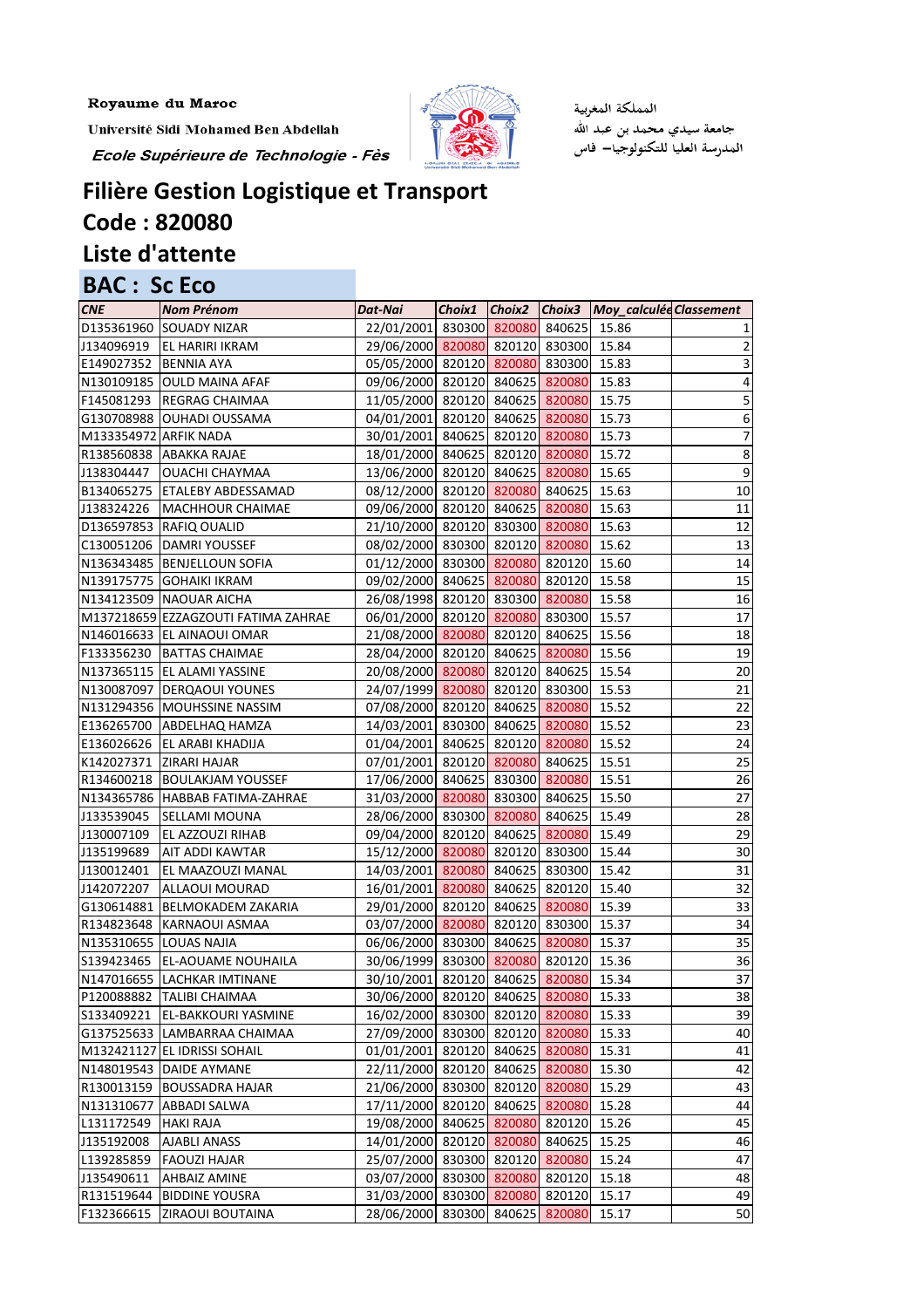|                         | N143037382 HADDAD MOUNA              | 04/04/2001 820120 820080 840625 15.16 |  |       | 51  |
|-------------------------|--------------------------------------|---------------------------------------|--|-------|-----|
|                         | R148015809 ELHAMDAOUI IMANE          | 16/09/2000 830300 820080 820120       |  | 15.16 | 52  |
|                         | B131081279 NADOUI AYMANE             | 05/08/2000 820120 820080 840625       |  | 15.15 | 53  |
|                         | K130081024 EL MAHSRI ZINEB           | 02/07/1999 820120 840625 820080       |  | 15.14 | 54  |
| N133365957 KALI HAJAR   |                                      | 08/05/2001 820120 820080 840625       |  | 15.13 | 55  |
|                         | N133175869 MOUNCIH HIND              | 27/03/2000 820080 820120 840625       |  | 15.10 | 56  |
|                         | N130347937 OUCHTARMOUN YASSINE       | 03/04/2001 820120 840625 820080       |  | 15.09 | 57  |
|                         | N136191318 CHINI MANAL               | 06/07/2000 840625 820120 820080       |  | 15.09 | 58  |
| F146080067 ASSIL ISMAIL |                                      | 04/09/2000 820080 820120 830300       |  | 15.07 | 59  |
|                         | N135345211 EL BAROUG NABILA          | 18/07/2000 820080 840625 820120       |  | 15.05 | 60  |
|                         | S144029921 ABRIGHACH MONCEF          | 18/12/2000 820120 830300 820080       |  | 15.04 | 61  |
|                         | S134311623 EL-OTMANI HAJAR           | 23/01/2001 820080 840625 820120       |  | 15.02 | 62  |
|                         | D132644046 EL HARRAT MAMASS          | 11/05/1999 820120 840625 820080       |  | 15.02 | 63  |
|                         | N137303255 BOUZDIYENE ZINEB          | 21/01/2000 820080 820120 840625       |  | 15.01 | 64  |
|                         | E141036066   BAITI OUSSAMA           | 08/10/2000 830300 840625 820080       |  | 15.01 | 65  |
|                         | N130237526 BENHACHEM ALAOUI EL YAZID | 15/11/2000 820080 840625 830300       |  | 15.00 | 66  |
|                         | N130272141 LOUDIYI HOUDA             | 26/09/2000 840625 820120 820080       |  | 15.00 | 67  |
|                         | D142022833 OUTATA AICHA              | 24/07/2000 840625 830300 820080       |  | 14.97 | 68  |
|                         | N139301968 AHMADI KAWTAR             | 24/11/2000 820080 820120 830300       |  | 14.96 | 69  |
|                         | B133052345 RAHHALI YETTO             | 28/06/2000 840625 830300 820080       |  | 14.95 | 70  |
| D130527160 SAIDI FAIZA  |                                      | 28/09/2000 830300 820120 820080       |  | 14.91 | 71  |
|                         | N133170531 EL MAHI IMANE             | 09/09/2000 820120 830300 820080       |  | 14.89 | 72  |
|                         | N131109288 LASHAB ASMAE              | 31/03/2000 820120 830300 820080       |  | 14.83 | 73  |
|                         | M138252531 ZIYANI ISSAM              | 30/11/1999 820120 840625 820080       |  | 14.83 | 74  |
|                         | N137242564 EL MOADDAM OTHMANE        | 18/02/1999 820080 820120 830300       |  | 14.81 | 75  |
|                         |                                      |                                       |  |       | 76  |
|                         | G133632659 BEL MADANI ISMAIL         | 27/10/2000 820120 820080 840625       |  | 14.80 |     |
|                         | K136341299   TERRAZI ZINEB           | 09/08/2000 820120 830300 820080       |  | 14.79 | 77  |
|                         | E130116304 EZZAMOURI YOUSSEF         | 29/03/2000 820120 830300 820080       |  | 14.77 | 78  |
|                         | N136305140 OUAHDANI OUMAYMA          | 22/11/2000 820120 820080 840625       |  | 14.74 | 79  |
|                         | E149030510 ALLAOUI NABILA            | 04/07/1999 820120 830300 820080       |  | 14.73 | 80  |
|                         | E140088518   LAHRACH SALMA           | 09/08/2000 840625 820120 820080       |  | 14.73 | 81  |
|                         | E138161635 ECH-CHEBLAOUY HIND        | 08/11/2000 840625 820080 820120 14.69 |  |       | 82  |
|                         | G145014506 KILALI OUSSAMA            | 03/10/2000 840625 820120 820080       |  | 14.69 | 83  |
|                         | F130337390 EL KHARROUBI BOUTHAINA    | 04/01/2001 840625 820080 830300       |  | 14.66 | 84  |
|                         | M135481338 ASMAE NOUIGUI             | 02/05/2000 820120 830300 820080       |  | 14.65 | 85  |
|                         | R137600214 ANESSISSE IKRAM           | 18/12/2000 840625 820120 820080       |  | 14.65 | 86  |
|                         | M136290579 BOUGHALEB ZAINAB          | 21/05/2000 820080 840625 820120       |  | 14.64 | 87  |
|                         | D131527149 KHAIRI NOUHAILA           | 12/09/2000 830300 820120 820080       |  | 14.64 | 88  |
|                         | R142046063 EL HOUDAIGUI SALMA        | 22/06/2000 820120 830300 820080       |  | 14.63 | 89  |
|                         | J139449337   MALKI ADHAM             | 11/09/2000 820120 820080 840625       |  | 14.62 | 90  |
|                         | G130632657 AZEROUAL FATIMA-EZZAHRA   | 10/01/1999 820080 830300 820120       |  | 14.60 | 91  |
|                         | M147044527 HADHOUM REDA              | 06/02/2001 830300 840625 820080       |  | 14.58 | 92  |
|                         | E136235190 EL HILALI ANAS            | 23/04/1999 830300 840625 820080       |  | 14.55 | 93  |
|                         | R148015787   DOUHAJ EL MAHDI         | 26/04/2000 820080 820120 840625       |  | 14.45 | 94  |
|                         | J136422885   EL AMRANI HAMZA         | 17/12/1999 820080 830300 820120       |  | 14.44 | 95  |
|                         | N130072086 EL.AIMANI NADA            | 06/09/2000 820120 820080 840625       |  | 14.42 | 96  |
|                         | P120077843 ECH-CHAYKHY OMAR          | 30/11/2000 840625 820120 820080       |  | 14.42 | 97  |
|                         | P135420061 CHERIFI NOUHAILA          | 21/04/2001 820120 840625 820080       |  | 14.37 | 98  |
| M132382246 SBAI AHMED   |                                      | 11/01/2000 820120 840625 820080       |  | 14.37 | 99  |
|                         | N130306750 ELMOUBTAHIGE GHITA        | 08/01/2000 820120 830300 820080       |  | 14.35 | 100 |
|                         | B136069233 BOUHAOULA TAHA            | 03/11/2000 820120 830300 820080       |  | 14.35 | 101 |
|                         | K143014888 SAHNOUN SAAD EDDINE       | 11/02/1999 820080 840625 830300       |  | 14.34 | 102 |
|                         | D138881849 KARMOUD FATIMA ZAHRA      | 15/06/1999 820120 840625 820080       |  | 14.34 | 103 |
|                         | P135395586 EL MACHICHI MOHAMED       | 06/07/2000 820120 830300 820080       |  | 14.34 | 104 |
|                         | N130317070 BOUAZ SOUKAYNA            | 17/02/2000 820120 840625 820080       |  | 14.32 | 105 |
|                         | R132793364 OMRANE MOUHCINE           | 14/10/2000 830300 820080 820120       |  | 14.31 | 106 |
|                         | G139078990 ELBARNOUNI ROA            | 06/12/2000 820120 830300 820080       |  | 14.31 | 107 |
|                         | N133305088 MOUTAOUKIL OUMAIMA        | 17/05/2000 820120 820080 840625       |  | 14.28 | 108 |
| N137310670 BEJJI ISMAIL |                                      | 04/06/2001 820120 820080 840625       |  | 14.28 | 109 |
|                         | A132003383 TARFAOUI HOURIA           | 24/02/2001 820120 820080 830300       |  | 14.28 | 110 |
|                         | M133421061 AMGHAR TAHA AMINE         | 17/12/2000 820120 820080 830300       |  | 14.27 | 111 |
|                         | L130017163 BOUAMOR FADWA             | 14/09/2000 840625 830300 820080       |  | 14.25 | 112 |
| J137378165              | <b>CHAKIR SAHAR</b>                  | 19/04/2000 820120 820080 840625       |  | 14.24 | 113 |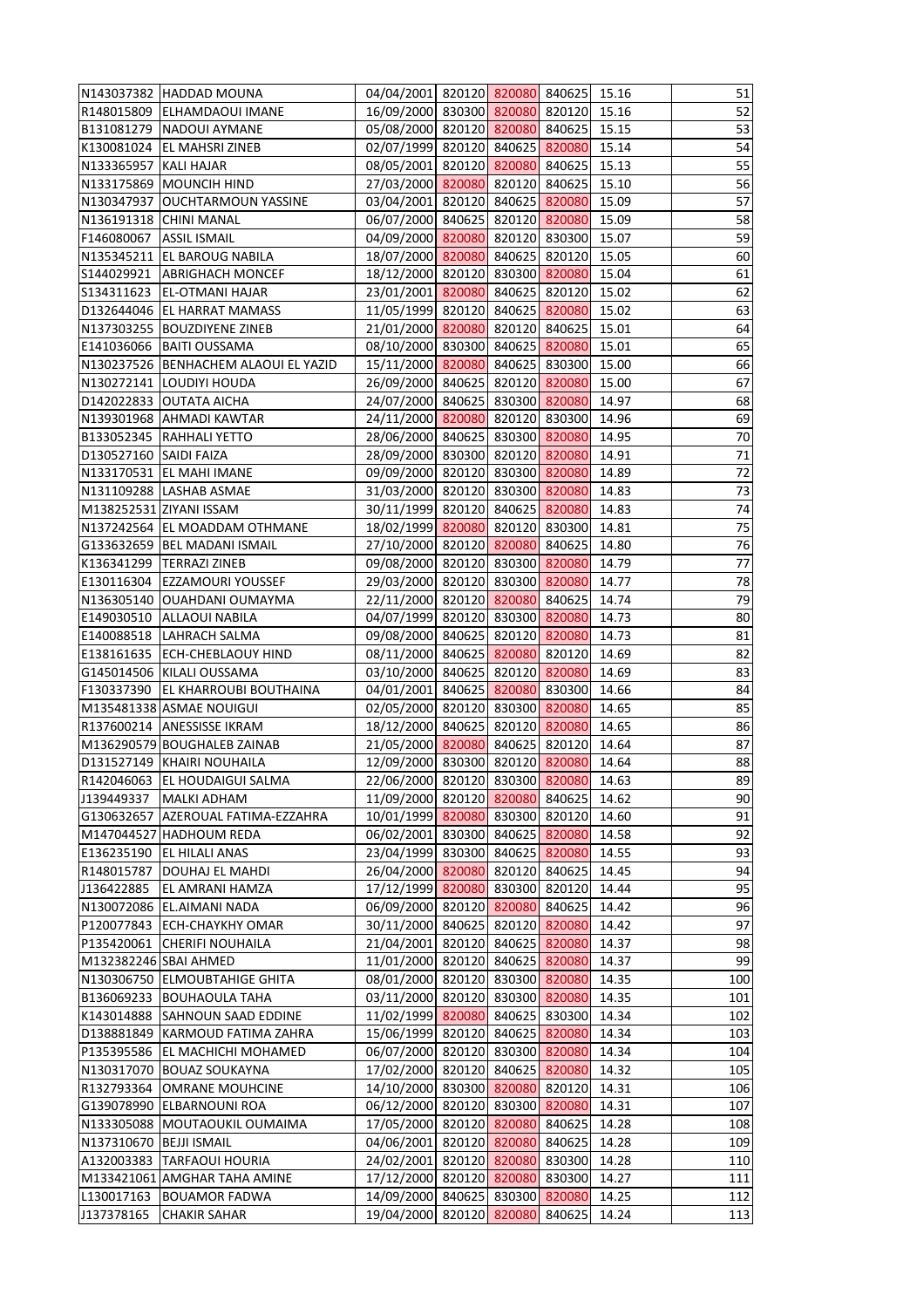|                        | N130153706 MISSOURI FATIMA ZAHRA     | 25/02/2001 820120 830300 820080 14.24 |  |       | 114 |
|------------------------|--------------------------------------|---------------------------------------|--|-------|-----|
|                        | N136282304 EZZAYATY ASMAE            | 01/07/2000 820120 820080 830300       |  | 14.23 | 115 |
|                        | N140042127  HMAMI SOUHAILA           | 25/11/2000 820080 840625 820120       |  | 14.21 | 116 |
|                        | N135149120 SOUSSI SABBAR YASMINE     | 08/07/2000 820080 820120 840625       |  | 14.21 | 117 |
|                        | D139341236 BOUCHATA DOHA             | 01/03/2001 820120 820080 840625       |  | 14.20 | 118 |
|                        | D133913775 HAMIDI ABDELLAH           | 16/10/2000 840625 820080 830300       |  | 14.19 | 119 |
|                        | J130182442   BOUAARBOUN AYMAN        | 10/10/1998 820080 820120 840625       |  | 14.18 | 120 |
|                        | K136380551 KABBASSI MARIA            | 05/09/2000 820120 840625 820080       |  | 14.18 | 121 |
|                        | E134257316 BELFARCHI HANAA           | 15/11/2000 820120 830300 820080       |  | 14.18 | 122 |
|                        | G137600551 SALMI RABAB               | 24/04/2000 820120 820080 840625       |  | 14.17 | 123 |
|                        | F146072721 AMIDE AYOUB               | 21/09/2000 820120 840625 820080       |  | 14.17 | 124 |
|                        | K135350226 LAHIHE CHAIMA             | 21/12/2000 820120 840625 820080       |  | 14.16 | 125 |
|                        | G138464073 ASSAGGOUM HIBA            | 19/03/2001 820120 820080 840625       |  | 14.13 | 126 |
|                        | N131380458 BAKHOUZ OUMAIMA           | 07/09/2000 820120 820080 840625       |  | 14.12 | 127 |
|                        | Z180501823 AZZIOUNI HAFSA            | 30/08/1996 820120 830300 820080       |  | 14.11 | 128 |
|                        | E140125865 GOUZIZIR CHAHRAZAD        | 05/08/1999 820120 820080 830300       |  | 14.10 | 129 |
|                        | N138313365  IDRISSI BIDELLAOUI NADA  | 20/12/2001 820120 820080 830300       |  | 14.10 | 130 |
|                        | G131544753   BEN-ESSAHRAOUI OUAFAE   | 12/03/2001 820120 820080 840625       |  | 14.10 | 131 |
|                        | K135259341   MAZOUZI OUMAIMA         | 18/09/2000 830300 820080 820120       |  | 14.10 | 132 |
|                        | M134288301 BAJADDI WISSAL            | 18/06/2000 830300 840625 820080       |  | 14.10 | 133 |
|                        | P130120610 ELHAYANI NOUR ELHOUDA     | 18/07/2000 830300 820120 820080       |  | 14.08 | 134 |
|                        | N135305429 M'ILIB HOUDA              | 05/02/2000 820120 820080 840625       |  | 14.07 | 135 |
| N130338623 JABRI IMANE |                                      | 18/11/2000 840625 830300 820080       |  | 14.07 | 136 |
|                        | E143060199   HAROUCH MOHAMMED        | 15/08/2000 830300 820080 840625       |  | 14.05 | 137 |
|                        | G136480326 ABDANE IMANE              | 18/01/2001 820120 820080 830300       |  | 14.04 | 138 |
|                        | D139311774   BOUBEKRI AHLAM          | 11/10/1999 830300 820080 840625       |  | 14.03 | 139 |
|                        | R140061836 AMMARA ANAS               | 13/02/1998 830300 820080 840625       |  | 14.02 | 140 |
|                        | S139323296   BOUABDALLAH DINA        | 08/03/2000 820080 820120 840625       |  | 14.01 | 141 |
|                        | R130139869 HARIFA KHADIJA            | 05/09/2000 830300 820080 820120       |  | 14.00 | 142 |
|                        | R143015778 CHAFII NOUHAILA           | 28/07/2000 830300 820120 820080       |  | 14.00 | 143 |
|                        | N144006676 CHAMI HAMZA               | 19/04/2000 840625 820120 820080       |  | 13.98 | 144 |
|                        | N148025170 FARAJ MERYEM              | 14/02/2000 840625 820080 830300 13.96 |  |       | 145 |
|                        | H135161547 NAJAB HOUDA               | 27/02/2001 840625 820080 820120       |  | 13.95 | 146 |
|                        | K137444413 AASLI OUMAIMA             | 09/12/2000 820120 830300 820080       |  | 13.94 | 147 |
|                        | E133161552 ABBAD NOUHAILA            | 29/06/2000 840625 820080 830300       |  | 13.93 | 148 |
|                        | N132365864 IFRI MERYEM               | 31/05/2000 820080 820120 840625       |  | 13.91 | 149 |
|                        | J131417493  LEMRANI SIHAM            | 03/08/2000 830300 820080 840625       |  | 13.91 | 150 |
|                        | G135659164 ELBADOURI CHAIMA          | 02/10/2000 840625 820120 820080       |  | 13.90 | 151 |
|                        | R137918542 MOUKHLIS MANAL            | 03/02/2001 820120 820080 830300       |  | 13.87 | 152 |
|                        | M130120199 EL MASSAOUDI WASSIME      | 12/03/2000 820120 840625 820080       |  | 13.87 | 153 |
|                        | D134411595 ER-RAKIBI YOUSSEF         | 22/02/2000 820120 820080 830300       |  | 13.86 | 154 |
|                        | E145070460   BELAOUNI ASMAE          | 17/12/2000 840625 820080 830300       |  | 13.86 | 155 |
|                        | B139048796 ATIFI HOURIA              | 29/03/2000 830300 840625 820080       |  | 13.86 | 156 |
|                        | F145002377 EL BOUDALI FERDAOUS       | 14/02/2001 820120 840625 820080       |  | 13.84 | 157 |
|                        | N130204681 BERRADA FATIMA ZAHRA      | 01/05/1999 820120 840625 820080       |  | 13.84 | 158 |
|                        | N135171927 ELBRAHMI SALMA            | 26/03/2000 820120 820080 840625       |  | 13.83 | 159 |
|                        | J134251269 CHAKIR FATIMA-EZZAHRAA    | 30/03/2001 820080 830300 840625       |  | 13.82 | 160 |
|                        | R132848921 OMAIMA ELMAHI             | 04/11/2000 820120 840625 820080       |  | 13.82 | 161 |
|                        | R136361190 CHANAOUI SALMA            | 21/05/2000 840625 820120 820080       |  | 13.82 | 162 |
| J131280853             | <b>TAHIRI ASMA</b>                   | 17/09/1999 820080 820120 830300       |  | 13.80 | 163 |
|                        | J135436351 BENNANI ABDERRAHMANE      | 07/03/1999 820120 840625 820080       |  | 13.78 | 164 |
|                        | N138305597 BELLAATIK CHAYMAE         | 16/05/2000 840625 820080 820120       |  | 13.77 | 165 |
|                        | N130347939 AMGHAR ASMAE              | 27/02/2001 840625 820080 830300       |  | 13.76 | 166 |
|                        | L141057384   HADRAOUI WIAM           | 02/12/2000 840625 820120 820080       |  | 13.76 | 167 |
|                        | R135387387 WADY HASNAE               | 10/04/2000 830300 820120 820080       |  | 13.75 | 168 |
|                        | M130503911 BEN HAMMOU FERDAOUSSE     | 13/07/2000 820080 840625 820120       |  | 13.74 | 169 |
|                        | N134259097 ZRARAA MANAL              | 04/04/2000 840625 820120 820080       |  | 13.74 | 170 |
|                        | R130053275 EL BARKAOUI MOHAMED NABIL | 05/06/2000 820080 830300 820120       |  | 13.73 | 171 |
|                        | R131549192 BOULEKHLEF YASMINE        | 27/03/2001 840625 820120 820080       |  | 13.73 | 172 |
|                        | N148040497 AFRAG ABDERRAHMANE        | 31/05/2000 820120 820080 830300       |  | 13.72 | 173 |
|                        | N131356587 BENKIRANE YOUNESS         | 09/12/2000 820120 830300 820080       |  | 13.72 | 174 |
|                        | K136441919   MESSAK ZAINEB           | 07/03/2000 830300 820120 820080       |  | 13.72 | 175 |
|                        | S130205479 QASSAB MOHAMMED AMINE     | 14/01/2001 840625 820080 820120       |  | 13.71 | 176 |
|                        |                                      |                                       |  |       |     |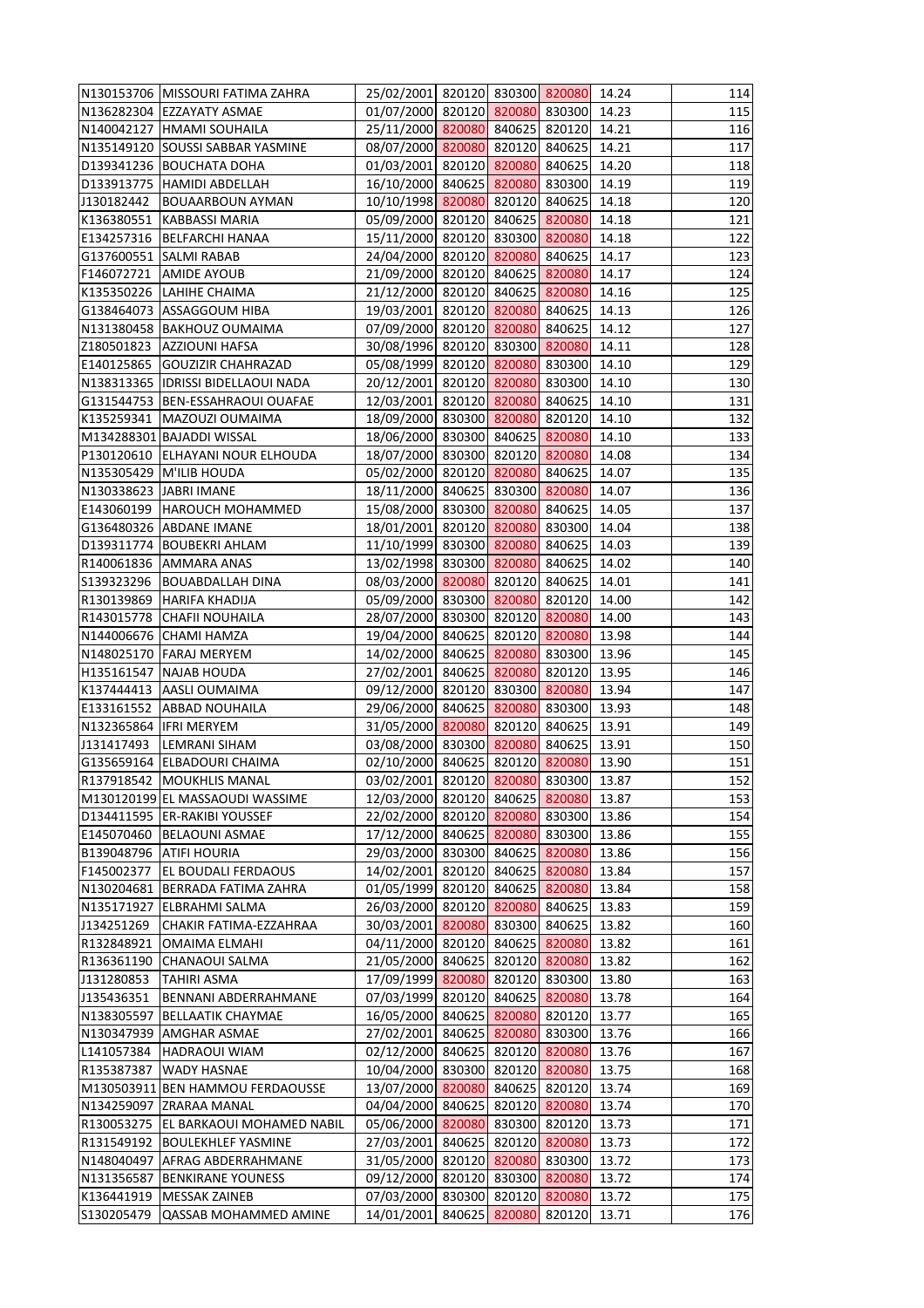|                         | E133185796   EL HADDAD ABDELLAH                         | 15/02/2000 840625 820120 820080 13.71                              |  |                | 177        |
|-------------------------|---------------------------------------------------------|--------------------------------------------------------------------|--|----------------|------------|
|                         | P120099814 ERRAHALI ALAE-EDDINE                         | 27/02/2001 820120 840625 820080                                    |  | 13.70          | 178        |
|                         | N130272362 SASSI OTHMANE                                | 16/03/1999 840625 820120 820080                                    |  | 13.69          | 179        |
|                         | M138295658 AZIRAR AYOUB                                 | 08/05/2001 840625 820120 820080                                    |  | 13.69          | 180        |
|                         | E132266900 ES-SEHLI ANAS                                | 04/10/2000 820080 820120 840625                                    |  | 13.68          | 181        |
|                         | N135310654 GIRI SOUHAILA                                | 13/03/2001 820120 840625 820080                                    |  | 13.68          | 182        |
|                         | E134243936 LAKOUTI HOUDA                                | 20/11/2000 840625 830300 820080                                    |  | 13.68          | 183        |
|                         | R130794855 SADOQ SALMA                                  | 28/02/2001 820120 830300 820080                                    |  | 13.67          | 184        |
|                         | H137092238 HAQOUN MAJDA                                 | 10/02/2000 840625 820080 820120                                    |  | 13.66          | 185        |
|                         | S137409157 ZDAIK LAMIAE                                 | 26/12/2000 820120 830300 820080                                    |  | 13.66          | 186        |
|                         | D137149262 OUFARI MOHAMED                               | 12/08/2000 820120 820080 830300                                    |  | 13.64          | 187        |
|                         | M131522779 OUKHEDDI MUSTAPHA                            | 07/01/1999 830300 820080 840625                                    |  | 13.64          | 188        |
|                         | K136488616   MEKKAOUI HANA                              | 11/04/2000 840625 820080 820120                                    |  | 13.64          | 189        |
|                         | K133453567 MELLOUK HALA                                 | 26/11/2000 830300 820120 820080                                    |  | 13.63          | 190        |
|                         | N148062119 ALLAL EL-MEHDI                               | 24/07/2000 820080 820120 840625                                    |  | 13.62          | 191        |
|                         | J134449325 CHOUKI ZINEB                                 | 31/01/2001 820120 830300 820080                                    |  | 13.62          | 192        |
|                         | N131347956 DAOUDI ABIR                                  | 08/08/2000 820120 840625 820080                                    |  | 13.61          | 193        |
|                         | E143029270 EL BAKKALI YASSMINE                          | 21/10/1999 820120 830300 820080                                    |  | 13.58          | 194        |
|                         | N133298350 EL IDRISSI ZINEB                             | 23/06/2000 820120 840625 820080                                    |  | 13.57          | 195        |
|                         | R136814012 MOUHJIR HAITHAM                              | 29/09/1999 840625 820080 820120                                    |  | 13.56          | 196        |
|                         | N133201985 ETTAHIRI ZAHRA                               | 30/09/2000 820120 840625 820080                                    |  | 13.56          | 197        |
|                         | M130080443 BELHROUKIA CHADEN                            | 26/02/2001 820080 830300 820120                                    |  | 13.55          | 198        |
|                         | L130013194 ABIDA OUSSAMA                                | 26/07/2000 820120 830300 820080                                    |  | 13.55          | 199        |
|                         | J139108861 EL KHATIRI WIAM                              | 21/12/2000 820120 840625 820080                                    |  | 13.55          | 200        |
|                         | N138253775   NASSIRI HAFSSA                             | 29/02/2000 820120 820080 840625                                    |  | 13.54          | 201        |
|                         | R131406256 BIROUZ LATIFA                                | 09/04/2000 820120 840625 820080                                    |  | 13.54          | 202        |
|                         | R139549202 EL BECHYCHY IKRAM                            | 09/08/2000 840625 820120 820080                                    |  | 13.52          | 203        |
|                         | N132179943   MARDOUDE WIAME                             | 13/02/2001 820080 820120 830300                                    |  | 13.51          | 204        |
|                         | M139356462 YOUSRA BATBOUTI                              | 01/01/2000 840625 820120 820080                                    |  | 13.51          | 205        |
|                         | N131310624 BENBOUKHRISS OUMAYMA                         | 12/05/2001 820120 840625 820080                                    |  | 13.46          | 206        |
|                         | J138393398   FARCHAKH OUIAM                             | 19/07/2000 820120 840625 820080                                    |  | 13.46          | 207        |
|                         | R139542353 CHIHABEDDINE NAOUFAL                         | 08/08/2000 840625 820120 820080 13.46                              |  |                | 208        |
|                         | N138380808 LAHMIDI OUMAYMA                              | 06/01/2000 820120 840625 820080                                    |  | 13.45          | 209        |
|                         | N147032534 EL- BINANI ALAA                              | 30/09/1999 820080 820120 840625                                    |  | 13.44          | 210        |
|                         | N135179937 ARHOUNE CHAIMAE                              | 13/02/2000 820120 830300 820080                                    |  | 13.44          | 211        |
|                         | N137345281 BELHABIB MERYEM                              | 23/08/2000 820120 820080 840625                                    |  | 13.42          | 212        |
|                         | R136893513 EL HADAOUI IMANE                             | 09/09/2000 820120 820080 840625                                    |  | 13.42          | 213        |
|                         | K135315029 SEMLALI MOHAMMED-RIDA                        | 17/10/2000 840625 820080 830300                                    |  | 13.42          | 214        |
|                         | J135215935   FARHA ZAKARIYAA                            | 28/07/1998 840625 820080 830300                                    |  | 13.41          | 215        |
|                         | N140016611 ALAOUI NADA                                  | 23/01/2001 820080 830300 820120                                    |  | 13.40          | 216        |
|                         | N137353134 BENSEDIK ASMAE                               | 05/01/2001 820120 820080 830300                                    |  | 13.40          | 217        |
|                         | J136459200  LAMKAMI NIZAR                               | 16/02/2000 820120 840625 820080                                    |  | 13.38          | 218        |
|                         |                                                         |                                                                    |  |                |            |
|                         | M134327106 OUTAYOUFT BOTAINA                            | 21/02/2001 830300 820120 820080                                    |  | 13.38          | 219        |
|                         | J139519644   TAKHSSIT AYMANE                            | 17/07/2000 820120 840625 820080                                    |  | 13.37          | 220        |
|                         | G130535430 EN-NAJI BOUCHRA<br>N137368328 MECHYAKHA OMAR | 06/06/2000 820120 820080 840625<br>01/09/2000 820080 820120 830300 |  | 13.36<br>13.35 | 221<br>222 |
|                         |                                                         |                                                                    |  |                |            |
|                         | L134360422   HAMRAS MERYEM                              | 06/06/1999 820120 840625 820080                                    |  | 13.35          | 223        |
| E132132328   BEAJ ZINEB |                                                         | 31/10/2000 840625 820120 820080                                    |  | 13.34          | 224        |
|                         | J139503635   MAAZOUZ WISSAL                             | 20/09/2000 830300 820080 820120                                    |  | 13.32          | 225        |
|                         | G136654358 AZMANO JABER                                 | 07/11/1999 820080 840625 820120                                    |  | 13.31          | 226        |
|                         | G133480205 ELMOUADDINE MONCEF                           | 12/10/2000 820120 840625 820080                                    |  | 13.28          | 227        |
|                         | J133322872 ZINE LAGOUINA SOUFIANE                       | 01/01/2001 820120 820080 840625                                    |  | 13.27          | 228        |
|                         | Z187000659 YABAHDDOU AICHA                              | 29/05/1997 830300 820080 820120                                    |  | 13.27          | 229        |
|                         | P138518766 OUAHABI SOUFIANE                             | 27/03/2000 820080 820120 840625                                    |  | 13.26          | 230        |
|                         | N138334927 BENSLIMANE YASSIR                            | 17/11/2000 820120 820080 840625                                    |  | 13.26          | 231        |
|                         | M132351023 BOUJAMAOUI SOFYANE                           | 09/10/2000 820120 840625 820080                                    |  | 13.26          | 232        |
|                         | G135667193 ELBATAL YASSINE                              | 03/08/2000 820080 840625 820120                                    |  | 13.25          | 233        |
|                         | F138366343   A LALOU HAJAR                              | 24/01/2000 830300 840625 820080                                    |  | 13.24          | 234        |
|                         | M131425984 OUDDICH MUSTAPHA                             | 06/11/2000 820120 830300 820080                                    |  | 13.23          | 235        |
|                         | E148075267 SOUNNI OMAR                                  | 20/06/2000 820120 840625 820080                                    |  | 13.23          | 236        |
|                         | G146044444 BISSAR YOUSRA                                | 24/03/2000 830300 840625 820080                                    |  | 13.23          | 237        |
|                         | G132568274 BAALLAL BADR                                 | 22/07/2000 840625 820120 820080                                    |  | 13.22          | 238        |
|                         | D139118229 EL OMARI AYMANE                              | 23/11/2000 820120 820080 840625                                    |  | 13.20          | 239        |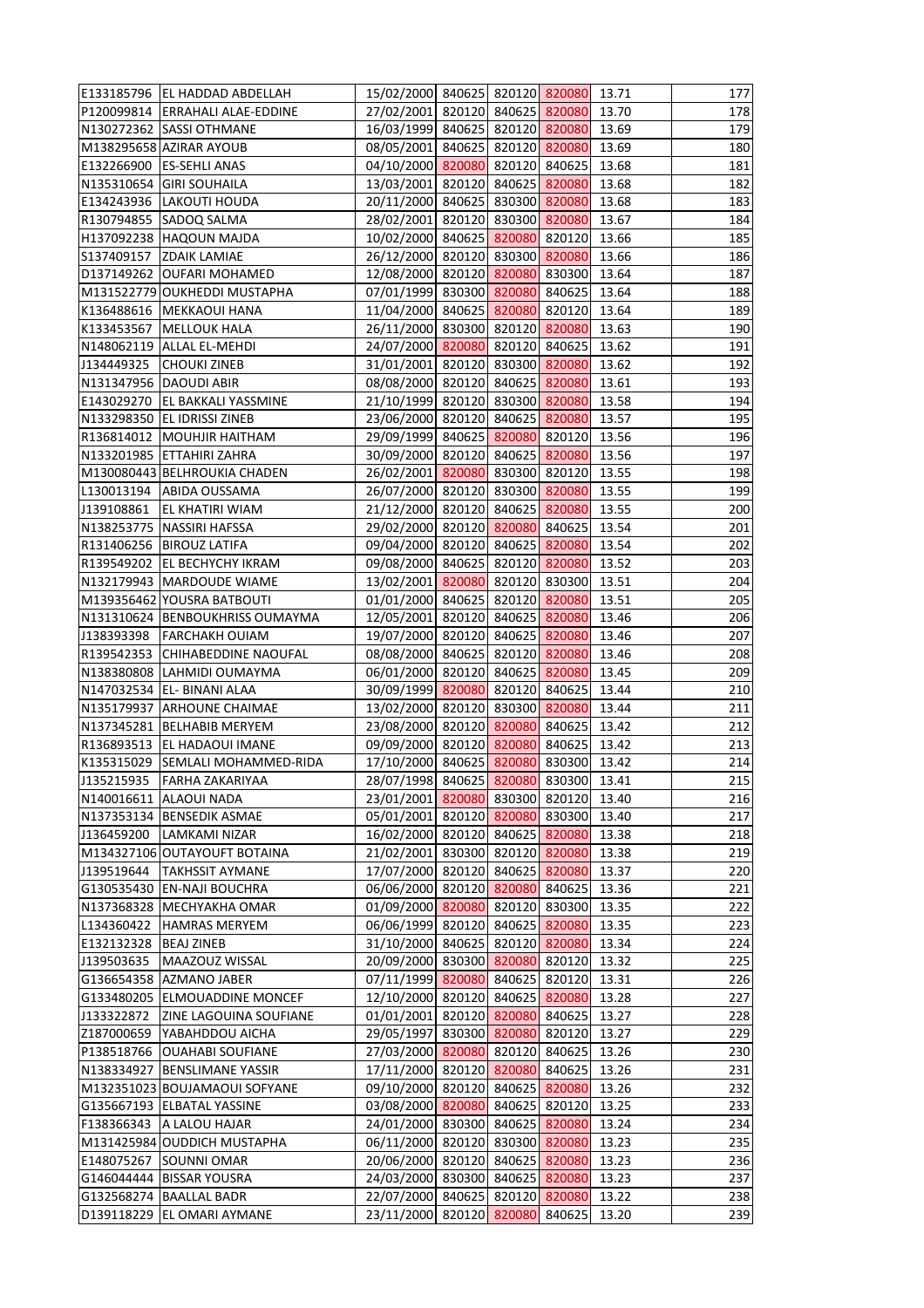|                        | P139423492 BELCAID RANIA            | 07/11/2000 820120 820080 830300 13.20 |  |       | 240 |
|------------------------|-------------------------------------|---------------------------------------|--|-------|-----|
|                        | F140048062 HILMI ACHRAF             | 21/01/1999 820080 840625 830300       |  | 13.19 | 241 |
|                        | N139343711  LAALOU SALMA            | 27/09/2000 840625 820120 820080       |  | 13.18 | 242 |
| F145009618             | <b>ELMOUDDENE HATIM</b>             | 18/11/2000 820120 820080 830300       |  | 13.17 | 243 |
|                        | N147042154 MAMOUNI ALAOUI ASMAE     | 21/04/2001 830300 820080 820120       |  | 13.17 | 244 |
|                        | G134621952  IMOULA EL MEHDI         | 22/08/2000 820120 830300 820080       |  | 13.17 | 245 |
|                        | M130472144 SLAMI IKRAM              | 02/01/2000 820080 820120 830300       |  | 13.16 | 246 |
|                        | N130079388 BOUSSETTA OUMAIMA        | 16/10/2000 820080 840625 830300       |  | 13.16 | 247 |
|                        | D138915244 OUTALEB TOURIA           | 18/04/2000 840625 820080 820120       |  | 13.14 | 248 |
|                        | R130212628 EL EULJ SOUFIANE         | 12/10/2000 820120 840625 820080       |  | 13.14 | 249 |
|                        | N138365856 RAJIZ OTHMANE            | 01/01/2001 820120 840625 820080       |  | 13.14 | 250 |
|                        | R131312698 KARBA OUSSAMA            | 13/01/2000 840625 830300 820080       |  | 13.14 | 251 |
| J140037513             | <b>SALAMAT HANAN</b>                | 19/09/2000 840625 820120 820080       |  | 13.12 | 252 |
|                        | M135471833 OUTABIHT ALI             | 29/08/2000 820120 820080 840625       |  | 13.10 | 253 |
|                        | J139548969   BAHEMI HAYAT           | 06/04/1999 840625 820080 830300       |  | 13.10 | 254 |
|                        | N148063068 LASHAB SAMIA             | 18/11/2000 840625 830300 820080       |  | 13.10 | 255 |
|                        | M137406613 DRIDER MERIEM            | 01/05/2000 820120 840625 820080       |  | 13.09 | 256 |
|                        | N136310661 AFATHI ALAEEDDINE        | 09/12/2000 840625 820080 820120       |  | 13.07 | 257 |
|                        | N140018123 EL MOUGHARRAB ASMAE      | 26/03/2000 820120 830300 820080       |  | 13.07 | 258 |
|                        | N135180945 BENJELLOUN IBTISSAM      | 22/01/2000 840625 820120 820080       |  | 13.06 | 259 |
|                        | N137385964 ELIDRISSI HALIMA         | 18/02/2000 820120 840625 820080       |  | 13.05 | 260 |
|                        | N132304120 ALLIOUI MOHAMMED         | 17/12/2000 820080 820120 840625       |  | 13.04 | 261 |
| N138207275 NAINI AMINE |                                     | 24/09/1998 840625 820080 820120       |  | 13.03 | 262 |
| R138584277 EL BAYA AYA |                                     | 27/01/2001 830300 840625 820080       |  | 13.03 | 263 |
|                        | S135311524 EL-AOUNI NADA            | 28/02/2000 840625 820120 820080       |  | 13.03 | 264 |
|                        | F130015102  TAGHI WASSIM            | 07/07/2000 820120 840625 820080       |  | 13.01 | 265 |
|                        | N135149159 CHELLAL SALAH.EDDINE     | 26/12/2000 840625 830300 820080       |  | 13.01 | 266 |
|                        | N131157089 BENJEDDA FATIMA-EZZAHRAE | 14/10/2000 820080 840625 820120       |  | 13.00 | 267 |
|                        | M139222776 TAOUS FASKA              | 07/03/2000 820080 820120 840625       |  | 13.00 | 268 |
| J131277819             | <b>CHIHEB NIAMA</b>                 | 28/09/2000 840625 820120 820080       |  | 13.00 | 269 |
|                        | N137364800 MASROUR ZINEB            | 13/07/2000 830300 840625 820080       |  | 12.99 | 270 |
|                        | F137257021 KAMAL HALIMA             | 08/12/2000 820120 820080 830300 12.98 |  |       | 271 |
|                        | R130453638 BELHOUR KHADIJA          | 10/06/1999 820120 840625 820080       |  | 12.98 | 272 |
|                        | N131368161 EL KHADIRI SALMA         | 02/05/2000 830300 840625 820080       |  | 12.98 | 273 |
|                        | M130080442 BOUTACHRIFT MANALE       | 23/05/2000 830300 820080 820120       |  | 12.97 | 274 |
|                        | E133243931 ETTAHERY KAOUTAR         | 25/01/2001 840625 820080 820120       |  | 12.96 | 275 |
|                        | S139423461 RHOUBACHI HASNAE         | 04/04/2001 830300 820080 820120       |  | 12.95 | 276 |
|                        | N145005332 JRONDI OTHMANE           | 27/01/2001 820120 830300 820080       |  | 12.95 | 277 |
|                        | G131354074 NANI YASSMINE            | 01/01/2000 820120 820080 830300       |  | 12.94 | 278 |
|                        | N136189066 AZELMAT MERYEM           | 03/08/1999 820120 840625 820080       |  | 12.93 | 279 |
|                        | M133481322 SABRI OUSSAMA            | 08/05/2000 820120 830300 820080       |  | 12.92 | 280 |
|                        | N138301970 EL AMRI ANASS            | 01/03/2000 830300 820080 840625       |  | 12.91 | 281 |
|                        | B130043483 ALIOUATE ZAINAB          | 12/08/2000 820120 840625 820080       |  | 12.91 | 282 |
|                        | E134165854 GUEZZAZ HAITAM           | 25/12/2000 820120 820080 840625       |  | 12.90 | 283 |
|                        | S139250148  EL HASSOUNY ALAE        | 03/09/2000 820080 830300 840625       |  | 12.89 | 284 |
|                        | M147070611 YOUNES ASMAE             | 24/03/2000 840625 820080 830300       |  | 12.89 | 285 |
|                        | R147059155 BAHTA MOHAMED MOURAD     | 29/04/2000 820120 840625 820080       |  | 12.89 | 286 |
|                        | S136345989   MAHA ABDEL JEBBAR      | 01/05/1999 830300 820120 820080       |  | 12.89 | 287 |
|                        | R136528660 ENNACIRI ADBERRAZZAK     | 05/11/2000 820120 820080 840625       |  | 12.88 | 288 |
|                        | N137344555 SABOUNE ZINEB            | 26/03/2001 820120 840625 820080       |  | 12.88 | 289 |
|                        | N136323767 FRAGOU WIAM              | 14/12/2000 820120 840625 820080       |  | 12.86 | 290 |
|                        | R138504679 LYOUBI IDRISSI HAMZA     | 18/01/2000 820080 830300 820120       |  | 12.85 | 291 |
|                        | N135310709 EL BOUKAISSI CHAYMAE     | 17/08/2000 820120 840625 820080       |  | 12.85 | 292 |
|                        | S131343788 EL RHABALI YOUSSEF       | 12/07/2000 820080 840625 820120       |  | 12.84 | 293 |
|                        | K134249725 AZMZM WIJDANE            | 01/07/2000 840625 820080 820120       |  | 12.84 | 294 |
|                        | M130115414 OULDALY KHADIJA          | 08/11/2000 820120 830300 820080       |  | 12.82 | 295 |
|                        | N137350080   FILALI ZAHAR ZINEB     | 01/09/2000 820120 820080 840625       |  | 12.81 | 296 |
|                        | K137408200 BOURFI AMAL              | 12/01/2000 820120 830300 820080       |  | 12.81 | 297 |
|                        | D140054672 EL OUMAMI HAJAR          | 09/10/2000 820120 840625 820080       |  | 12.81 | 298 |
|                        | <b>R130181500 TOUFIK TAHA</b>       | 07/07/2000 820080 830300 820120       |  | 12.80 | 299 |
|                        | R131910926   LAKRAIMI RIHAB         | 25/12/2000 830300 840625 820080       |  | 12.80 | 300 |
|                        | K130021602 EL HARRAR YOUSSEF        | 11/06/2000 820080 840625 830300       |  | 12.79 | 301 |
|                        | N138206252 EL BATRI YASSINE         | 04/09/1999 830300 820120 820080       |  | 12.79 | 302 |